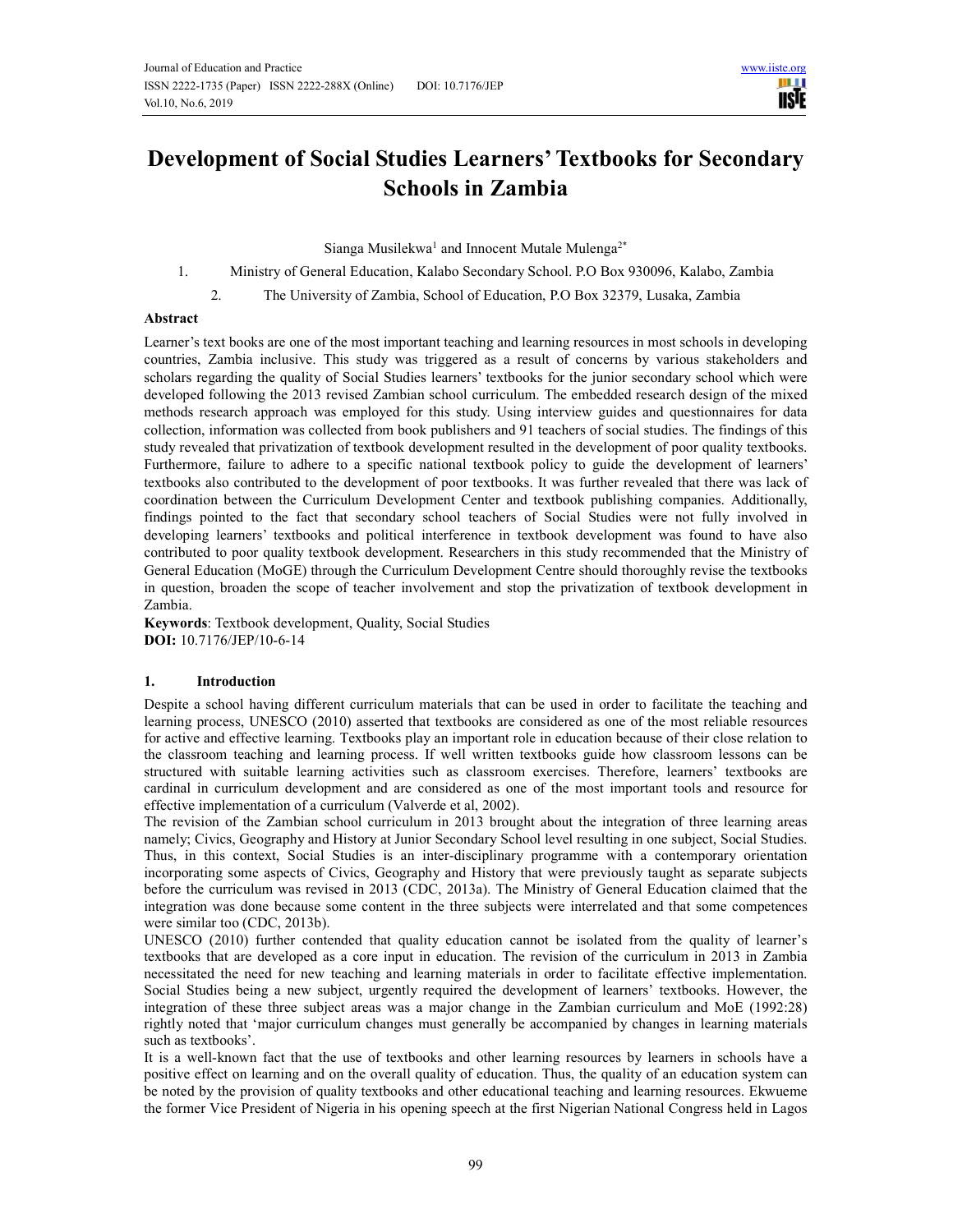from 21st to 25th of March in 1983 observed that Education is the backbone of national development and the textbook is the principal element in the education process. Despite textbooks being acknowledged as the backbone of the teaching and learning process, UNESCO (2010) observed that the development of textbooks has since time in memorial posed a challenge to most education systems. But if we are to talk about the provision of quality education as envisaged in the fourth sustainable development goal, then quality learners' text books is inevitable just as Richard et al (2014) also added that a quality textbook supports learning and the educational goals of a country that aims to develop a literate society. Scholars like Tyson (1997) further emphasized the need for having quality textbooks in order to mediate desirable knowledge, skills, values and attitudes in learners. Failure to provide learners with quality textbooks is a recipe for the providing poor education to learners. Besides, UNESCO (2010) cautioned that education of poor quality is equivalent to no education at all.

A study that was done by Mulenga and Mwanza (2019) on Teacher involvement in Curriculum Development in Zambia revealed that textbooks that were developed following the 2013 revision of the curriculum were of poor quality. Moreover, the Zambian Ministry of General Education Joint Annual Review Meeting report (MoGE, 2016) also indicated that subject associations, teachers and other education stakeholders such as NGOs complained that the quality of curriculum materials such as textbooks that were developed following the 2013 revised curriculum were of poor quality. Additionally, at a monitoring visit on 25<sup>th</sup> September 2018 at Kalabo Secondary School in Western province of Zambia the then Minister of General Education also lamented about the poor quality of textbooks that were developed for the 2013 revised curriculum. The poor quality of textbooks is a clear indication that there were problems that needed to be addressed in the development of text books such as those for Social Studies. Nevertheless, it appears the development of Social Studies learners' textbooks for junior secondary school in Zambia had hardly been analyzed.

In spite of all this literature and evidence attached to the importance of textbooks, many developing countries including Zambia have not yet succeeded in providing their school systems with quality textbooks as expected. Researchers in this paper wondered why and thus tasked themselves to investigate this phenomena. The overall research problem that was addressed in this study was that despite learners' textbooks being so important for effective curriculum implementation and education stakeholders complaints about the poor quality of social studies learners' textbooks in Zambia little or no studies seemed to have been done to analyze the development of Social Studies learners' textbooks for junior secondary school.

# **2. Theoretical Framework of the Study**

This study was guided by the social constructivism theory that was propounded by Kenneth Gergen. The social constructivism theory is one of the three main schools of thought in the constructivist theory of education. The theory focuses on the role that social interaction plays in creating knowledge. According to this model, knowledge is constructed based on social interactions and social consensus. It is from this perspective that the development of Social Studies learners' textbooks for junior secondary school was addressed. Social constructivism theory requires one primary element, two or more participants. These participants must be actively involved in some form of interaction for knowledge to be well and authentically constructed (Gergen, 1995). Richard et al (2014) observed that the development of curriculum materials such as textbooks requires the collaboration of authors who are specialized in the subject area, editors, curriculum specialists, subject specialists, textbook designers and textbook publishers among others. Therefore, the need for interaction of various stakeholders especially experts in the development of curriculum materials such as textbooks is necessary if quality textbooks are to be developed. However, from the literature that was gathered there seem to be a strong indication that teachers, from whom authors of textbooks are supposed to come from, were not actively involved in most curriculum development processes in Zambia (Mulenga & Mwanza, 2019).

# **3. Research Methodology**

This study employed a mixed methods research approach that allowed the researchers to collect, analyze and interpret both quantitative and qualitative data sets in a single study as scholars such as Creswell (2012) have advised. Reams and Twale (2008) argued that mixed methods are necessary to uncover information and perspectives, increase corroboration of data and render less biased and more accurate conclusions. Because of the mixed methods pragmatist nature researchers in this study were able to reveal data about real-issues that were behind the development of social studies learner's textbooks in Zambia. Thus, it was possible to have both numerical and qualitative perspectives of the topic at hand and this helped to make the study more exploratory. In particular, the mixed method research design that was employed was an embedded design which helped researchers to get more of the qualitative data than quantitative data. The collection of the second form of data in this case namely quantitative was to support the primary form of data and thus gave additional information.

# 4. **Research Sample and Data Analysis**

The study had 91 junior secondary school teachers of Social Studies who were simple randomly sampled from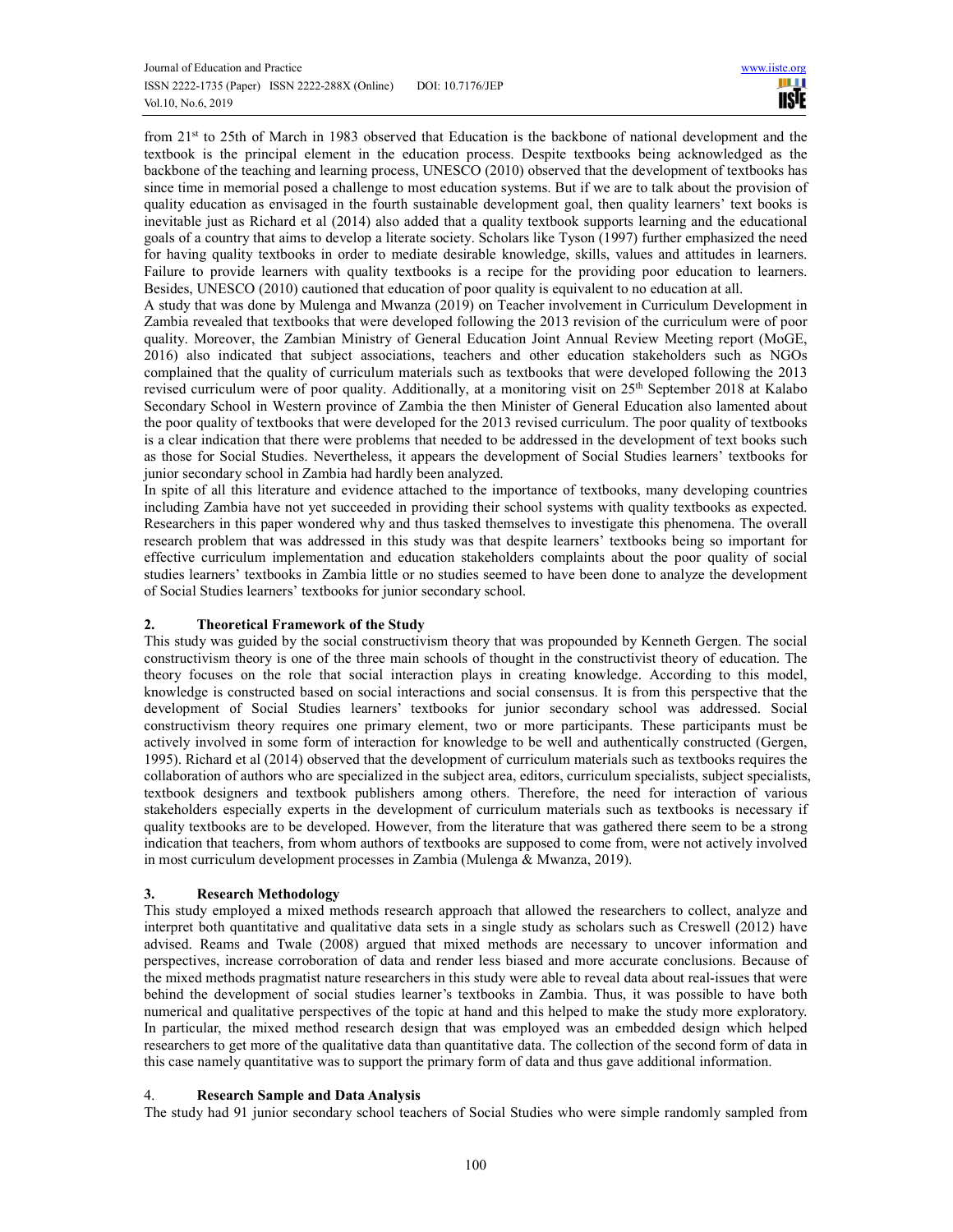selected secondary schools in Lusaka district. Three (3) text book publishers where also sampled using the simple random sampling method. The Chief Curriculum Specialist and Curriculum Specialists for social studies were purposively sampled. Thematic analysis was used in analyzing qualitative data while descriptive statistics, mainly frequencies and percentages, were employed for analyzing quantitative data.

# 5. **Findings and Discussion**

The information that was obtained from participants through interviews and questionnaires were combined and discussed concurrently according to themes that emerged from them. The sections that follow have the results and their discussions.

# *5.1. Quality of Social Studies Learners' Textbooks*

One of the research questions sought to assess the quality of the Social Studies learners' textbooks. Although the reviewed literature had already indicated that the quality of text books was not good enough this question was vital to ask participants because none of the reviewed research literature had particularly given an in-depth study of the quality of social studies learners' textbooks. The information that was there was about textbooks in general. In order to answer this question, the researchers had to establish whether; the content in the social studies textbook was in accordance with the 2013 revised syllabus; covered the designed aims, goals and objectives of the subject adequately, had accurate content, had a balanced integration of the three learning areas (Civics, History and Geography) and also analyzed the quality of the textbook in general. In that regard, teachers of Social Studies were asked to indicate on a five points likert scale ranging from bad to very good (1=Very Bad,  $2=$  Bad,  $3=$  Undecided,  $4 =$  Good,  $5 =$  Very Good) about the quality of the Social Studies learners' textbook for junior secondary school. In order to have a better understanding on the extent of quality from the teachers' views, the researchers covered various aspects of a textbook which helped to assess the extent of its quality. The responses from the teachers' are summarized in the table 1.

|                                                                     | <b>Total</b><br><b>Negative</b> |      | $\mathbf{1}$ | $\mathbf{2}$ | 3              | 4    | 5              | <b>Total</b>    | <b>Total</b> |
|---------------------------------------------------------------------|---------------------------------|------|--------------|--------------|----------------|------|----------------|-----------------|--------------|
|                                                                     |                                 |      |              |              |                |      |                | <b>Positive</b> | respon<br>se |
| of<br>Durability<br>textbook cover                                  | $\boldsymbol{f}$                | 14   | 9            | 5            | $\mathbf{1}$   | 48   | 28             | 76              | 91           |
|                                                                     | $\frac{0}{0}$                   | 15.3 | 9.9          | 5.5          | 1.1            | 52.7 | 30.7           | 83.4            | 100          |
| Textbook binding                                                    | $\boldsymbol{f}$                | 71   | 57           | 14           | $\mathbf{1}$   | 12   | $\overline{7}$ | 19              | 91           |
|                                                                     | $\frac{0}{0}$                   | 78.0 | 62.6         | 15.4         | 1.1            | 13.2 | 7.7            | 20.9            | 100          |
| Content can lead to<br>achievement of aims,<br>goals and objectives | $\boldsymbol{f}$                | 53   | 31           | 22           | 5              | 21   | 12             | 33              | 91           |
|                                                                     | $\overline{\frac{0}{0}}$        | 58.2 | 34.1         | 24.2         | 5.5            | 23.1 | 13.2           | 36.3            | 100          |
| Content<br>correctness<br>and accuracy                              | $\int$                          | 71   | 43           | 28           | $\overline{a}$ | 16   | $\overline{4}$ | 20              | 91           |
|                                                                     | $\frac{0}{0}$                   | 78.0 | 37.3         | 30.7         |                | 17.6 | 4.4            | 22              | 100          |
| How topics are well<br>explained<br>in<br>the<br>textbook           | $\boldsymbol{f}$                | 62   | 38           | 24           | $\mathbf{1}$   | 21   | $\overline{7}$ | 28              | 91           |
|                                                                     | $\frac{0}{0}$                   | 68.1 | 41.8         | 26.4         | 1.1            | 23.1 | 7.7            | 30.8            | 100          |
| Variety of topics in<br>Social Studies                              | $\boldsymbol{f}$                | 66   | 34           | 32           | $\overline{3}$ | 14   | $\overline{8}$ | 22              | 91           |
|                                                                     | $\frac{0}{0}$                   | 72.5 | 37.4         | 35.2         | 3.3            | 15.4 | 8.8            | 24.1            | 100          |
| How the topics widen<br>the understanding of<br>social studies      | $\boldsymbol{f}$                | 63   | 41           | 22           | $\overline{4}$ | 15   | 9              | 24              | 91           |
|                                                                     | $\frac{0}{0}$                   | 69.2 | 45.1         | 24.2         | 4.4            | 16.5 | 9.9            | 26.4            | 100          |
| Variety and depth of                                                | $\boldsymbol{f}$                | 71   | 44           | 27           | 1              | 12   | 7              | 19              | 91           |

Table 1: Frequency and percentage distribution of teachers' views on the quality of Social Studies learners' textbooks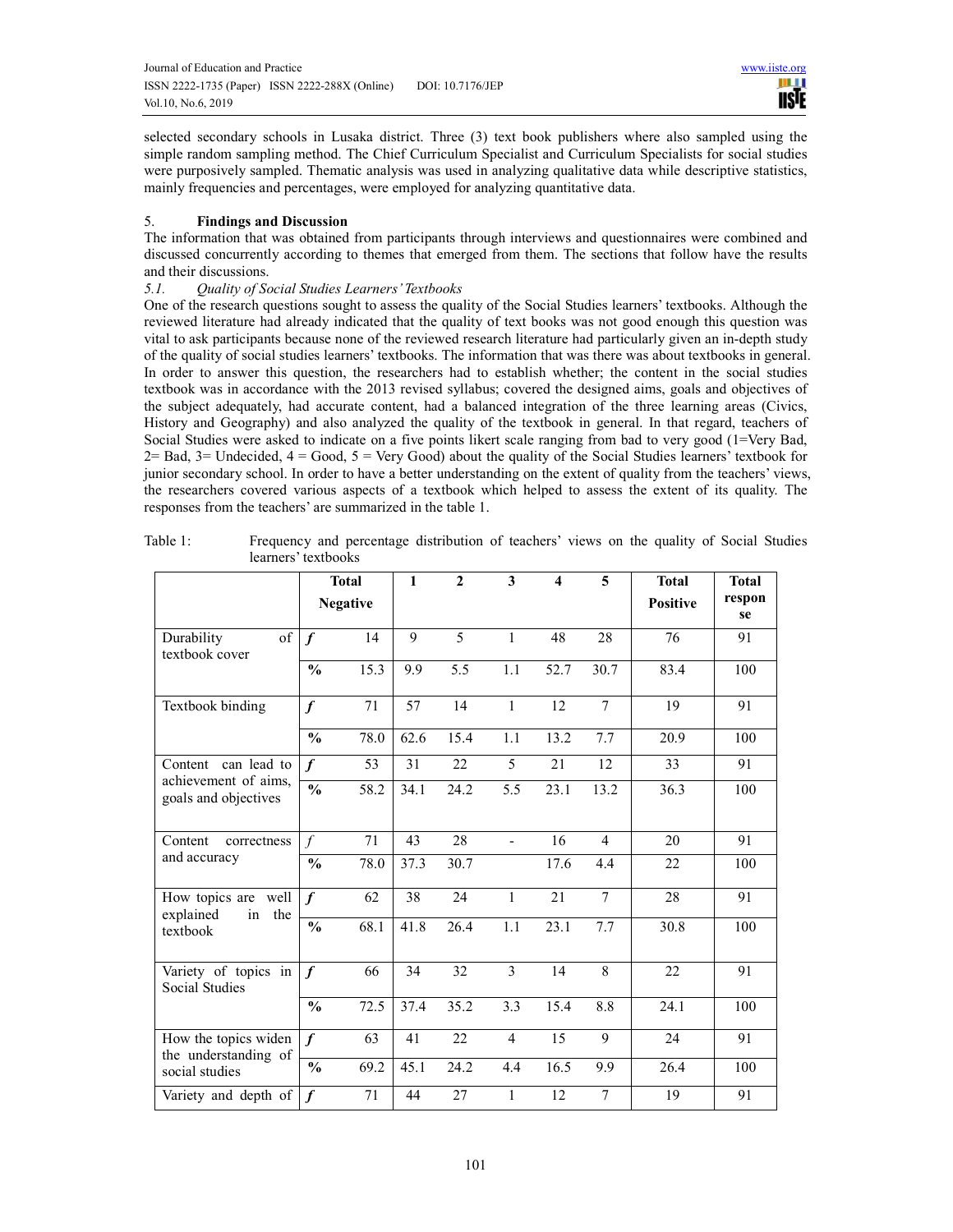

| for<br>tasks<br>learners'<br>revision                                                                        | $\frac{0}{0}$    | 78.0 | 48.4 | 29.7   | 1.1            | 13.2 | 7.7  | 20.9 | 100 |
|--------------------------------------------------------------------------------------------------------------|------------------|------|------|--------|----------------|------|------|------|-----|
| Topics<br>expand<br>learners'<br>awareness<br>and<br>enrich<br>daily<br>experiences                          | $\boldsymbol{f}$ | 60   | 38   | 22     | $\overline{4}$ | 15   | 12   | 27   | 91  |
|                                                                                                              | $\frac{0}{0}$    | 65.9 | 48.8 | 24.2   | 4.4            | 16.5 | 13.2 | 29.7 | 100 |
| provide<br>Textbook<br>with<br>learner<br>for<br>opportunities<br>individual practice                        | $\boldsymbol{f}$ | 61   | 39   | 19     | $\overline{a}$ | 17   | 13   | 30   | 91  |
|                                                                                                              | $\frac{0}{0}$    | 67.0 | 42.9 | 20.9   | $\overline{a}$ | 18.7 | 14.3 | 33   | 100 |
| How<br>the<br>content<br>relates to the learners'<br>background<br>culture,<br>Zambian<br>and<br>environment | $\boldsymbol{f}$ | 28   | 19   | 9      |                | 39   | 24   | 63   | 91  |
|                                                                                                              | $\frac{0}{0}$    | 30.8 | 20.9 | 9.9    |                | 42.9 | 26.4 | 69.2 | 100 |
| How<br>the<br>content<br>the<br>adheres<br>to<br>syllabus                                                    | $\boldsymbol{f}$ | 69   | 45   | 24     | $\overline{4}$ | 12   | 6    | 18   | 91  |
|                                                                                                              | $\frac{0}{0}$    | 75.8 | 49.5 | 26.4   | 4.4            | 19.8 | 6.6  | 19.8 | 100 |
| Textbook font style                                                                                          | $\boldsymbol{f}$ | 18   | 11   | $\tau$ | $\overline{a}$ | 56   | 15   | 73   | 91  |
|                                                                                                              | $\frac{0}{0}$    | 19.9 | 12.1 | 7.7    |                | 63.7 | 16.5 | 80.2 | 100 |
| Textbook font size<br>Size                                                                                   | $\boldsymbol{f}$ | 58   | 39   | 19     | $\overline{a}$ | 21   | 12   | 33   | 91  |
|                                                                                                              | $\frac{0}{0}$    | 63.7 | 42.9 | 20.9   | $\overline{a}$ | 23.1 | 13.2 | 36.3 | 100 |
| Size of the textbook<br>(is the textbook easy<br>for leaners to carry)                                       | f                | 10   | 9    | 1      | $\blacksquare$ | 34   | 47   | 81   | 91  |
|                                                                                                              | $\frac{1}{2}$    | 11   | 9.9  | 1.1    |                | 37.4 | 51.6 | 89.0 | 100 |

Examining the results in table 1 about teachers' views on the quality of Social Studies learners' textbooks, it can be seen that teachers mostly expressed that the textbooks were of poor quality as they rated most of its components below average. Most of the aspects that would make a textbook to be of good quality were rated either bad or very bad. The researchers then inquired from the other participants too about their views regarding the quality of the same textbooks. The researchers asked the Chief Curriculum Specialist's views on the correctness of content in the textbooks. He explained that;

*To a very large extent the content in the textbook is inaccurate. For instance illustrations in a textbook must help to make the content very vivid but to everyone's dismay wrong information*  was put in the social studies textbooks. For example the picture of the royal barge of the *Kuomboka traditional ceremony of the Lozi people is given as an illustration of the Umutomboko ceremony of the Luda in Luapula province. As if that was not enough how on earth could someone mention a town like Kalomo which is in southern province to say it was in Western Province. There are many such wrong things in these books. But when learners read that they will take it as correct*

However, in another interview with the Curriculum Specialist for Social Studies, when asked the same question, he explained that;

*If you hear most of the things stakeholders are complaining about, are spelling mistakes which are editorial really….there were only I think two to three issues I saw in the Social Studies that were incorrect. They wrote something like the capital city of Southern Province instead of the Provincial Headquarters, so that is wrong. There were very few things that affected the actual content. A few were there but very few and were minor issues. In book development my brother, if we gave other people to go through your book three-fourth times some people will still find mistakes in your book. But there is a certain percentage of mistakes that is allowed in book evaluation but the society will not understand that*.

All the findings regarding the quality of the textbooks indicated that the textbooks were of poor quality. In table 1 teachers indicated that the textbooks did not reflect the syllabus, contained inaccurate content, did not adequately reflect the subjects aims, goals and objectives and lastly the textbooks were generally of poor quality. In a study that was conducted by Mulenga and Mwanza (2019) the duo explained that 'most of the teachers who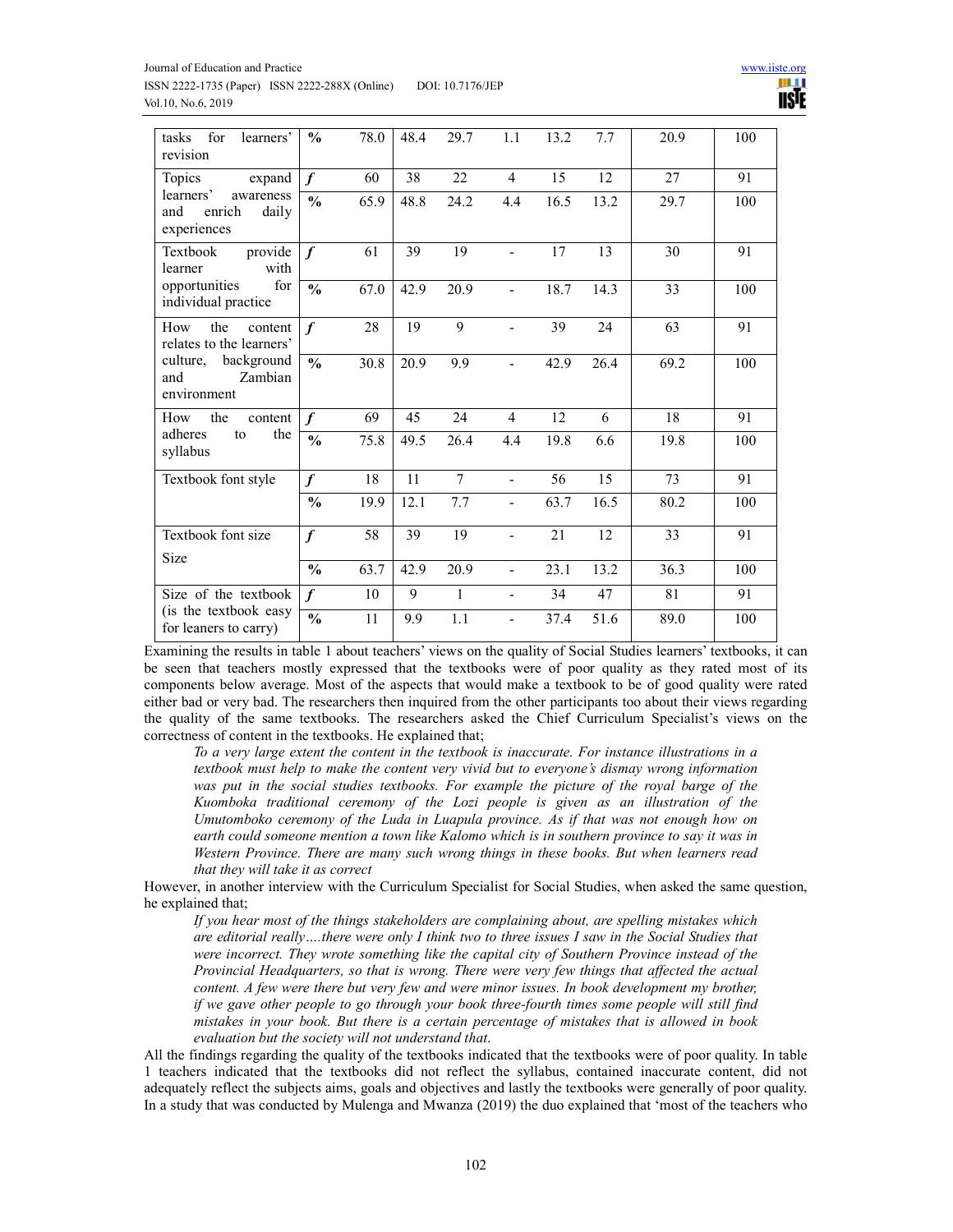were willing to participate in the development of the curriculum had their reasons connected to the effective implementation of the curriculum' especially the development of curriculum materials. This coincided with the findings in this study on the quality of the Social Studies learners' textbooks in that teachers had actually been aware that their participation in the development is cardinal if quality textbooks were to be produced. Rume (2012) contended that content in a textbook should be accurate, without any errors. The view by Rume should be taken seriously because learners take what is in the textbooks as gospel truth, some errors do not exist as errors to the learners but as the truth. A situation where a curriculum specialist takes spelling mistakes as a minor issue should never be tolerated when it comes to textbook development. This finding is an impediment to the attainment of Sustainable Development Goal four which emphasizes the provision of quality education.

*5.2. Procedure that was followed when developing the textbook* 

In the context of this theme, the procedure for developing the textbook, teachers generally pointed out that they did not know how the textbooks were developed. Opinions of Curriculum Specialists and textbook publishers indicated that the process of textbook development was based on privatization of textbook development and the process was not guided by a national textbook policy while the other critical issue pointed out by the Curriculum Specialist and Chief Curriculum Specialist was that they were not given the full authority of developing the textbooks instead they were influenced by politicians. Aspects such as privatization of the textbook development process, national textbook policy and influence from authorities were the main themes that emerged regarding the procedure as explained in the sections that follow.

*5.2.1. Privatization of textbook development* 

The researcher asked the Curriculum Specialist on the procedure that was used in developing textbooks. He explained that;

*Textbook development came as a result of revision of the curriculum. The revision the curriculum called for a revision in the syllabus as well, which in turn demanded the need for development of curriculum materials, learners' textbooks inclusive. As CDC, we developed the syllabus. As I mentioned earlier, the procedure demands that textbook development should only commence once the syllabus is developed in totality with inputs from different stakeholders within and outside the education system. But for Social Studies learners' textbooks the inputs from different stakeholders came after we had concluded the syllabus and had already given it out to textbook publishers to commence development of textbooks. So after we developed the syllabus, different interested stakeholders got hold of it to commence the actual writing of the textbook. As CDC we received a copy of completed manuscripts by a named private publishing company. With the help of our evaluation team, the scripts were evaluated and given back to the*  textbook publishers to work on a few things proposed by the evaluation team based on the *evaluation report. Before the publishing company resubmitted the copy, one of the officials here at (CDC) through a phone call gave the publishing company a go ahead to publish the textbook even without the evaluation team having to check if their suggestions had been effected. That is how the Social Studies learners' textbooks were developed. It is alleged that the official from here was under pressure from his bosses up.* 

When asked the same question in a separate interview, the textbook publisher explained that;

*What we did was that we first of all got a syllabus from CDC and the publishing manager formed the panel for the development of textbooks. The team of authors did a scope and sequence which was a plan of what was supposed to be in the textbook. After that we drafted a manuscript, it was edited and later submitted to CDC for evaluation. CDC gave us feedback after evaluation which required us to work on a number of things that they suggested. Before we effected the suggestions by CDC, one of the officials called us (publishing company) allowing us to go ahead and print the textbooks instead of taking them for verification because they were urgently needed. That is how we went ahead and printed the textbooks.* 

In an interview, the researchers asked the Chief Curriculum Specialist a follow up question if privatization of textbook development was beneficial to the education system in Zambia, he said that;

*I would say no, it has not benefitted us fully. Yes, Zambians who are running businesses in the book industry have benefited but pedagogically the education system has not fully or satisfactory benefited in that some of the consequences include poor quality materials, poor content, incorrect content and the worst of all is inadequate book supply due to high costs. The cost of textbooks used to be in the range of K15 (US\$1.25) to K25 (US\$2.1) now they are ranging from K45 (US\$3.75) to K80 (\$US6.7). However, the other things I highlighted earlier are a consequence of privatization because people are now just making money they do not care about what happens in terms of quality. Private publishers have not been trustworthy they are just interested in making money. Personally, I would say that the previous situation where curriculum developers led the interpretation of the syllabus when writing the materials was best.*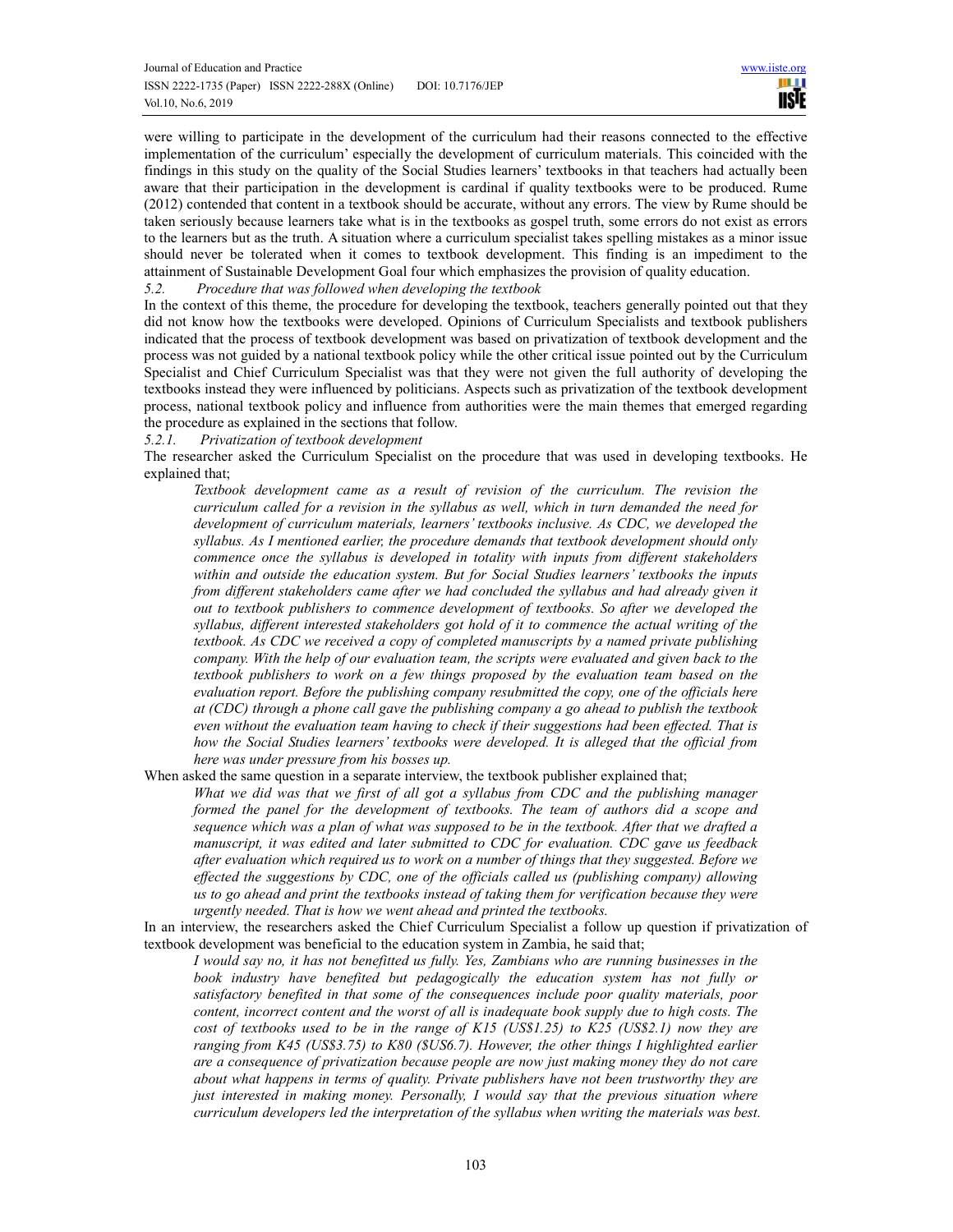*That way we produced quality materials. And it is cheaper for government because when we work with teachers to do the textbook we only required reasonable allowances to pay them. After the book had been published, we did not really promise such teachers royalties to be given money for the textbooks that they had done because they were just contributing to what a curriculum developer has done and they were not coming there as private consultants but as government teachers.*

According to the participants, textbooks were developed by a named private textbook publishing company with CDC only taking up the evaluation process. The Chief Curriculum Specialist explained that due to privatization of textbook development, the procedure of developing learners' textbooks was that CDC developed the syllabus which was given to different private publishers who later developed the textbooks. Since textbooks play a vital role in ensuring quality education, there was a need to ensure that the development was detached from profit oriented institutions this is because private companies might have prioritized money making over quality. The research findings are in agreement with several research findings by different scholars who argued that privatization of textbook development should not be tolerated (Brunswic & Hajjar, 1991). This view has been supported by Michael (2007: 6) who indicated that 'financial benefits rather than the passion to engage in textbook development should be recognized as the main reason why authors write textbooks'. In the case of Zambia, it was hoped that active private sector involvement in textbook development would ensure competition which would later result in the development of quality textbooks. Unfortunately, many private publishing companies had come on board and the quality of textbooks was instead compromised.

# *5.2.2. National textbook policy*

In an interview, the researcher asked the Chief Curriculum Specialist if the textbooks were developed using a specific textbook policy guideline. The Specialist explained that;

*No, we did not follow any national textbook policy. Instead, we have the 2013 Zambia Education Curriculum Framework which is now the revised curriculum which introduced Social Studies at junior secondary level (grades eight and nine). As you know before 2013 there was no Social Studies, instead we had civics, history and geography as stand-alone subjects but when we did mapping we found out that there were a lot of repetitions across the three subjects. So it was the framework and syllabus we used to develop the books.* 

This was also confirmed by the Curriculum Specialist who was asked in a separate interview. The responses from the participants concerning the procedure that was followed when developing the textbooks revealed that there was no specific national textbook policy to guide the development of the textbooks. It was discovered that the process of textbook development was not guided by a specific textbook policy, which was supposed to directly guide the process and state the standards required in order to have quality textbooks. These findings agree with those of Michael (2007) who suggested the need for a satisfactory textbook policy to ensure a high quality textbook production for all primary schools in Ghana. In addition, UNESCO (1996) stressed that the process of developing a sustainable textbook provision system should start with adhering to a textbook policy. Therefore, the need to adhere to a specific national textbook policy in order to ensure quality is key if the process was to yield good results.

#### *5.2.3. Influence from authorities*

In an interview conducted with one of the curriculum specialists at CDC on the procedure that was used when developing the Social Studies textbooks. He explained that;

*The politicians hijacked the implementation of the 2013 Zambian school revised curriculum by giving us (Curriculum Specialists) directives to implement the curriculum despite not having the curriculum support materials such as textbooks among others. We gave technical advice but it fell on deaf ears. They instructed us that there was no need to question their decisions but to just follow. The implementation of the curriculum later resulted in a rush despite the need for textbooks in schools. Hence, we were directed to have textbooks developed hurriedly. For instance, Curriculum Specialists continued to revise the syllabus which was given to textbook publishers who had even commenced the process of textbook development. This resulted in the failure to follow the correct procedure of developing textbooks and the end result is known in terms of the quality of textbooks.* 

Influence from authorities was also expressed by the participants as having characterized the process of developing the textbooks. The findings revealed that Curriculum Specialists were not given the full authority to decide on the development of the textbooks but instead were given directives from higher authorities despite them not being curriculum experts. This finding is in accordance with the finding in a report of an IIEP seminar held in Mozambique, Brunswic and Hajjar (1991) stressed that Ministry of Education's intervention was necessary because curriculum centers could not work on their own in developing effective policies but this did not mean the Ministry of General Education should have taken over from CDC and start deciding on curriculum matters. Curriculum technical issues should be left to technocrats to decide on strategies when implementing the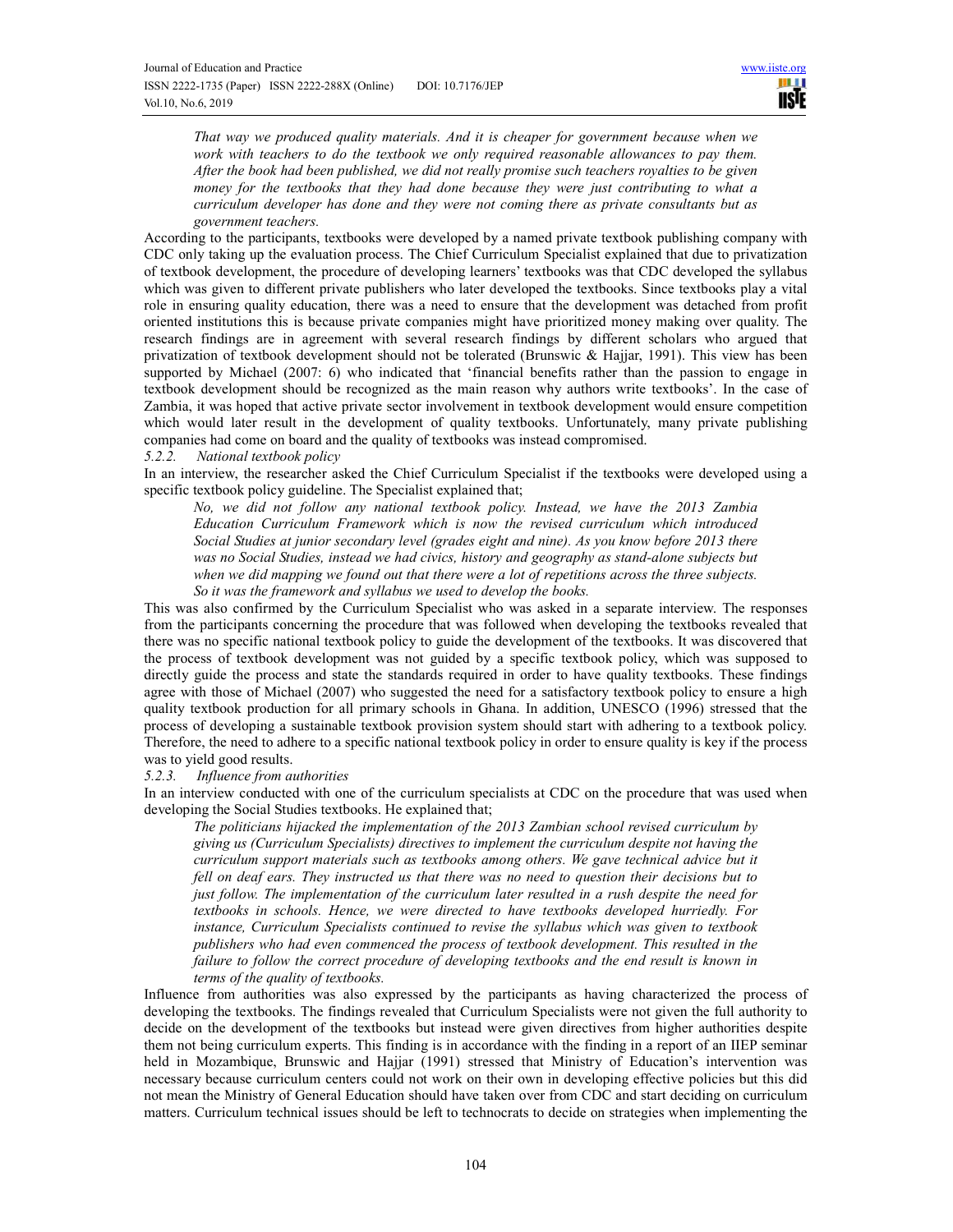syllabus or revising it. This actually confirms what Mulenga (2018) stated that in ministries of education in Africa it is common to find officials who had very scant knowledge and skills about curriculum development taking over the process of developing it.

*5.3. Criteria followed to choose stakeholders in developing Social Studies learners' textbooks* 

It was also important to find out how the developers of the textbooks were selected. With regard to the criteria that was used in choosing stakeholders, teachers stated that they did not know the criteria that was followed when choosing who should participate in the textbook development process. Participants shared different opinions about it. For instance, one teacher stated that;

*There seem to be no criteria per say which is followed, the decisions are in the hands of the people in higher offices that is the Curriculum Development Center to choose who they want to involve. If there is a criteria then it's just on paper otherwise I have never heard of it.* 

# Another teacher stated that;

*The criteria might be there but as usually like we see with other educational processes you will only see people taking part without actually knowing how they found themselves there. Because even in the wider ministry you will find wrong people attending curriculum related workshops and yet they are not even teaching in school.* 

When the Curriculum Specialist was asked on the criteria the textbook publishers used when choosing who was to take part in developing the textbooks, he explained that;

*Different textbook publishers were free to set their own criteria depending on their preferences when it comes to choosing stakeholders who would help in textbook development. Private publishers do it on their own. So they got whoever they found to be cheaper.*

The Chief Curriculum Specialist also confirmed that the decision to choose who should be involved in textbook development was in the hands of textbook publishers and that CDC officials did not know whether the stakeholders who took part in developing the textbooks were qualified or not. But when the Curriculum Specialist was asked about the criteria used to choose who took part in the evaluating of the textbooks. He explained that;

*They used qualified teachers who taught any of the three learning areas and had a teacher's qualification.* 

This view from the curriculum specialist seemed unique because most literature has it that teachers were not mostly involved in the curriculum development process.

# *5.3.1. Lack of Coordination*

The findings revealed that there was also lack of coordination in the process of textbook development. For example, when the Curriculum Specialist was asked about who actually sat down to write the textbooks, he explained that;

#### *I do not know the authors who were selected to write the textbooks. That is known by the textbook publishers we (CDC) only took part in evaluation.*

The researcher also asked the textbook publisher if there was a criteria that CDC outlined for them as to who should write the textbooks. The textbook publishers explained that they were not given any guide lines but could choose who they wanted to write the books.

The finding regarding the criteria that was used when selecting stakeholders who were involved in developing the textbooks revealed that there was no coordination between the Curriculum Development Centre (CDC) and the private textbook publishers. The participants expressed that textbook publishers were left to work on their own with whoever they were comfortable with and CDC did not make an effort to find out from the textbook publishers the qualifications and experiences of people who were involved in developing the textbooks. There seemed to be no coordination between the two institutions but each one worked independently. These findings are in line with the findings by Seguin (1986) who observed that without rigorous coordination between and among stakeholders, the project to develop and produce a quality textbook can present serious defects. Additionally, Brunswic and Hajjar (1991) also explained that a better coordination of responsibilities among different partners involved in textbook development notably between the private sector and public authorities yielded positive results. Textbook development process requires coordination of all the activities pertaining to the education system and the publishing industry and the government institution responsible for this task should guide all other stakeholders.

# *5.3.2. Lack of teacher involvement*

From the findings presented in this study, it was revealed that teachers were not fully involvement in the development of textbooks. The participants expressed their views differently. For example, one teacher wrote that;

*I have never heard of an invitation for teachers to participate in developing textbooks at whichever stage, all am familiar with is teachers being invited to set examinations and mark that is all. I personally did not take part in developing the textbooks.*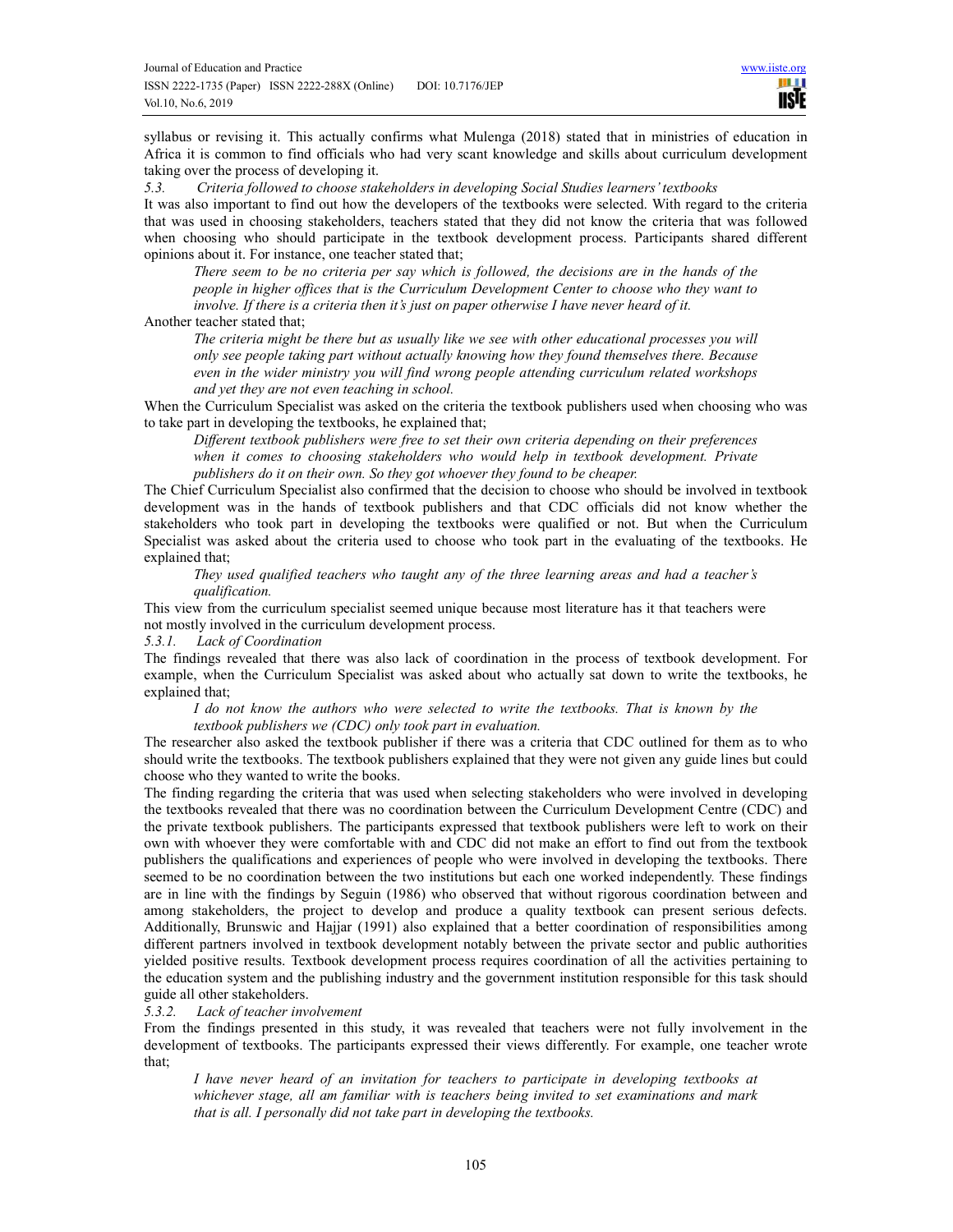## Another teacher stated that;

*Textbook development is only done by top officials, people from the grassroots like us teachers are not considered. I think there is not much representation from the grassroots if at all its even there. All we see are already published textbooks being delivered in schools but we do not know who was involved.* 

When the researcher asked the Curriculum Specialist if teachers were involved in textbook development he explained that;

*As a result of privatization, the full authority of textbook development is vested in different textbook publishers. Hence, the textbook publisher that developed the textbook should know better.* 

Furthermore, when asked in a separate interview if teachers were involved, the textbook publisher explained that; *We used different people in textbook development such as retired teachers, primary school teachers and to a larger extent people who were willing to author because at times interest supersedes qualifications.* 

The study findings revealed that the majority of teachers who took part in the study were not involved in the development of textbooks. Teachers expressed that they were not involved at any level in the process of developing the textbooks. In support of this finding, Tomlinson (2008) proposed that in the whole process of textbook development and evaluation, teachers should take up a key role as they were the best stakeholders to be aware of learners' needs and interests. This could be the reason why Bantwini (2010) pointed out that there was need for the stakeholders responsible for textbook development to acknowledge that teacher involvement was significant in textbook development. The publishers view that interest in writing textbooks superseded qualifications was worrisome. The fact that one was interested in writing textbooks does not given such a person knowledge and skills of the subject area leave alone the competencies to write textbooks for learners. Mulenga and Mwanza (2019) were therefore on target when they mentioned that;

*Teachers were not given such chances and thus their voices were only heard as cries in the school wilderness. Teachers know what to teach and how they can contribute to the improvement of the curriculum development processes in Zambia but the system seems to ignore them and only thinks of them at implementation stage. Thus, teachers feel that their school and classroom experiences, skills and knowledge are underutilized.* 

#### *5.4. Evaluation Social Studies learners' textbooks*

Another theme that was strongly coming out was that of evaluation of the textbooks. A Curriculum Specialist explained that they did not evaluate the textbooks before approval. He actually said that;

*When the textbook at its draft form was submitted here (CDC) we made four copies then the evaluation team commenced evaluation meetings. The team members got a copy each and individually went through. Next, the team members were required to write reports independently thereafter came together as a team and wrote one report known as an evaluation report. The report contained suggestions made by the evaluation team which needed to be considered and then the book resubmitted for verification before approval for printing after the publisher had reworked the manuscripts. However, as a result of pressure mounted on us (Curriculum Specialists) from higher authorities and schools to have the textbooks quickly given to them, we*  decided to communicate to the publishers through a phone call allowing them to go ahead with *printing the textbooks without us verifying if the suggestions we made were effected or not. Those were the steps that were followed when evaluating the textbooks.* 

Effective development and evaluation of textbooks requires commitment to follow all the necessary steps in the process of developing and evaluating textbooks. The findings about the evaluation of textbooks in this study are confirming why the social studies text books in the Zambian case were in such a poor state. Not doing an evaluation of any curriculum material is as good as not having provided the learning resource to learners. One wonders if these books were even pilot tested with all the revelations regarding influence from authorities who seem to have had different agendas regarding these books. There was need for CDC to have the textbooks effectively evaluated to ensure that they were free from errors and generally were of good quality. This finding is consistent with Crismore (1989) who suggested that teachers should engage in evaluation or field-testing of textbooks to ensure only quality textbooks were made available to the learners. These and other related results illustrate that when textbooks are approved without evaluating or field-testing them, there are great implications on the education system of the country since the textbooks may be of poor quality. In line with this, Crismore (1989: 150) further observed that 'field testing of textbooks would give an opportunity not only to explore the quality of the textbooks but also to have the teacher's needs, ideas and experiences included'. A textbook of good quality requires careful evaluation and field-testing before approval for use in schools.

# **6. Conclusion and Recommendations**

Textbook development has not yet received much attention and professional seriousness in Zambia. According to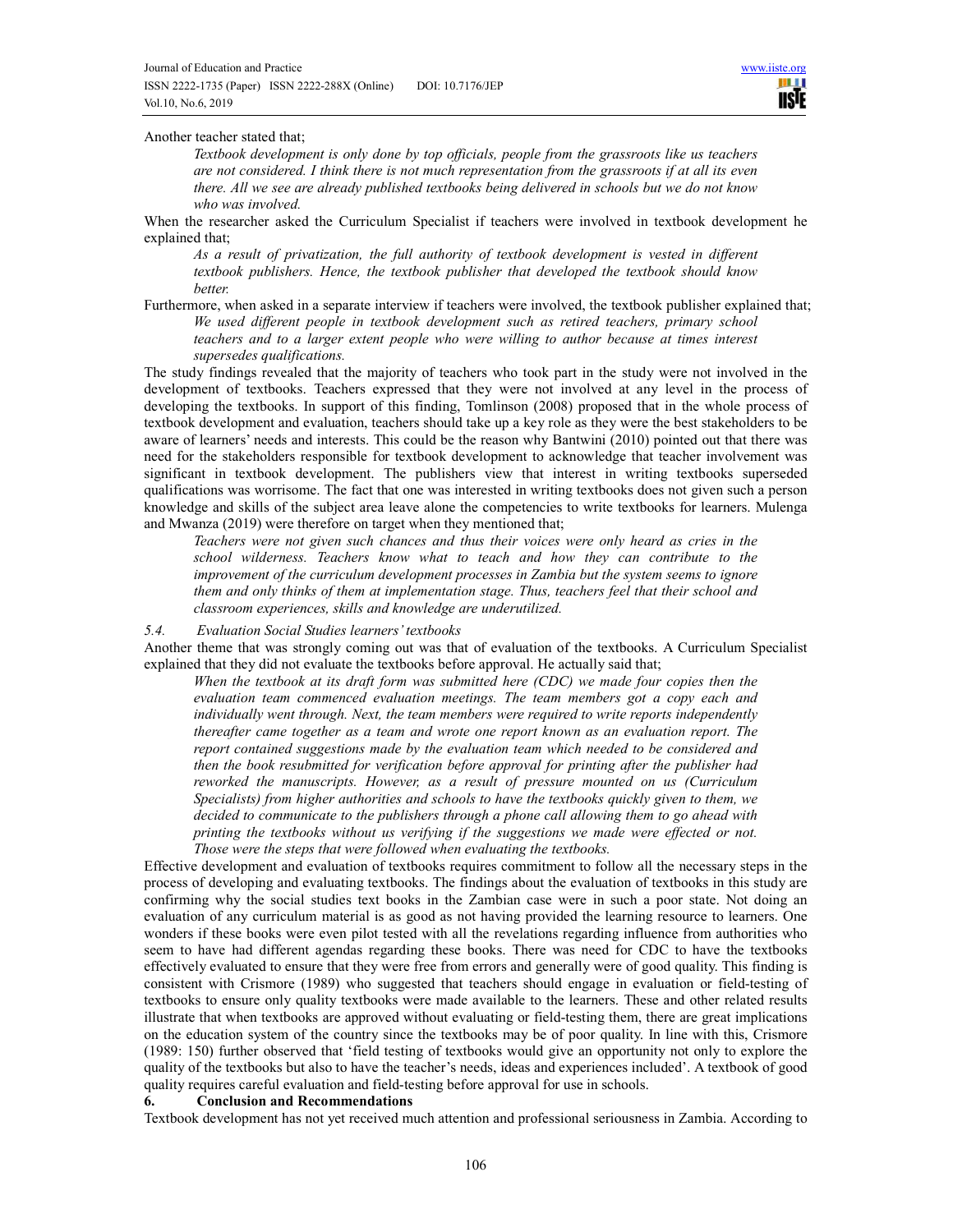the results of this study it can be confidently concluded and confirmed that indeed, the Social Studies learners' textbooks were of poor quality. Interference from the so called authorities in professional and sensitive matters such as the development of learners' textbooks should not be tolerated because the compromise on the quality of textbooks can be very detrimental to the learners' academic achievement and eventually to the quality of education of a nation. People in authority especially politicians should have respect for specialists and give them space so that they can provide good services to learners. Education is not a field for politics but intellectualization and clear thinking that are based on workable theory and practice. Teacher involvement is fundamental in the development of quality textbooks. Teachers are qualified and interact with the curriculum and learners' day in and day out and thus they are in a better position to write good textbooks for learners. Teachers know what can work and not work well for learners. However, in the Zambian situation, teachers seem to be marginalized to the classrooms while they are provided with poorly written textbooks such as the social studies one which they are expected to use for curriculum implementation. Besides, a clear national textbook policy is necessary for the development of quality textbooks because it will act as a blue print for the development of quality textbooks. Additionally, this study has it so clear that the privatization of textbook development is not good for the Zambian education system since textbook quality is compromised by publishers who seem to crucify quality of textbooks for the cross of profit making. Furthermore, the Ministry of General Education through the Curriculum Development Center must coordinator all stakeholders involved in textbook development and give clear guide lines for each stage. Applying the Social constructivism theoretical approach to textbook development provides the need to form knowledge based on social interaction and social consensus. This provides various stakeholders with the appropriate guidance of developing the textbooks that would enhance quality education. When well applied in developing the Social Studies learners' textbooks, the theory would help to avoid challenges that were encountered and this would facilitate the provision of quality textbooks. Having used this theory in the context of the current investigation, the researchers are of the view that this could work towards addressing the issue of coordination and involvement of critical stakeholders such as teachers.

# **References**

- Bantwini, B. D. (2010). How Teachers Perceive the New Curriculum Reform: Lessons from a School
- District in the Eastern Cape Provincial South Africa. *International Journal of Educational Development.* 30 (1), 83-90. doi: 10.1016/j.ijedudev.2009.06.002.
- Brunswic, E. & Hajjar, H. (1991). *Planning textbook development for Primary education in Africa.* Maputo: International Institute for Educational Planning.
- Creswell, J. W. (2012). *Education Research: Planning, Conducting and Evaluating Quantitative and Qualitative Research. (4th.).* New York: Pearson.
- Crismore, A. (1989). *Walking with Leaders Eighteen International Conference on Learning and Educational Media.* London: Sage Publications.
- Curriculum Development Centre. (2013a). *Zambia Education Curriculum Framework*. Lusaka: CDC.

Curriculum Development Centre. (2013b). *Evaluation Criteria*. Lusaka: CDC.

- Gergen, K. J. (1995). Social Construction and Educational Process. In L. P. Steffe and J. E. Gale (Eds).
- *Construction in Education*. pp. 17 40. Hillsdale, N. J: Erl-baum.
- Mabumba, D. (September, 2018). *Monitoring Visit Speech*. Kalabo: Kalabo Secondary School.
- Michael, K. (2007). *Textbooks and Test scores in Kenya*. Nairobi: University of Nairobi.
- Ministry of General Education. (2016). *Joint annual review technical meeting*. Lusaka: Zambia Educational Publishing House.
- Ministry of Education. (1992). *Focus On Learning. Lusaka*: Zambia Education Publishing House.
- Mulenga, I. M. and Mwanza, C. (2019). Teachers' Voices Crying in the School Wilderness: Involvement of Secondary School Teachers in Curriculum Development in Zambia. *Journal of Curriculum and Teaching.* 8 (1). https//doi.org/10.5430/jct.v8n1
- Mulenga, I. M. (2018). Conceptualization and Definition of a Curriculum. *Journal of Lexicography and Terminology*. 2 (2).
- Richard, A., Crabbe, B & Nyingi, M. (2014). *Textbook Development in Low Income Countries: A Guide for policy and Practice*. Washington DC: World Bank.
- Reams, P. & Twale, D. (2008). The Promise of Mixed Methods: Discovering Conflicting Realities in the Data*. International Journal of Research and Methods in Education*. 31 (12)*,* 133-142. doi:10.1080/17437270802124509
- Rume, J, O. (2012). *Role of Design in Primary School Textbook Publishing in Kenya: A Case of Nairobi Book Publishing Scene*. Nairobi: University of Nairobi.
- Tomlinson, B. (2008). *Material Development in Language Teaching*. London: Cambridge Press.
- Tyson, H. (1997). *Overcoming Structural Barriers to Good Textbooks*. Washington, DC: National Education